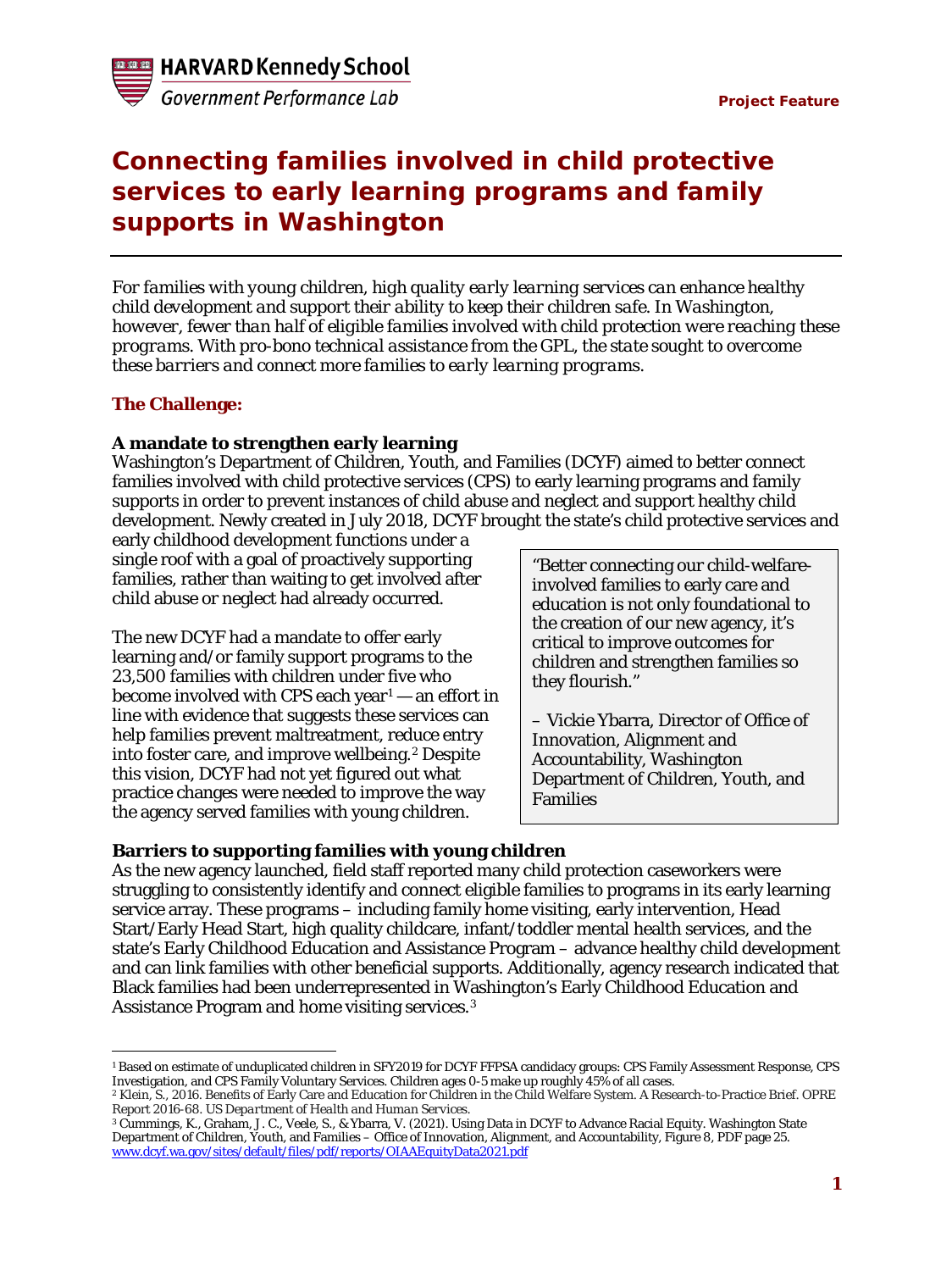Families typically had to proactively ask for services, contact the provider, and navigate the enrollment process on their own in order to get connected to early learning services. As a result, many eligible families were missing the opportunity to benefit from these services because they did not know about them, did not understand the potential benefits, or because the family did not have the bandwidth to persistently follow up and make sure they got enrolled.

With help from the Government Performance Lab (GPL), DCYF worked with families, providers, and its caseworkers to uncover barriers that impeded child protection workers from helping families access early learning services. Across the referral process, five challenges emerged:

- *Inconsistent identification of families eligible for early learning***:** Given a lack of awareness of early learning programs, as well as many competing priorities for their time, many caseworkers simply did not consider families for early learning services. Among those who did, caseworkers did not have access to consistent resources to know when and where early learning services were available. Many staff thought they should only offer early learning services if the caseworker identified a developmental delay or if the family actively requested early learning resources. DCYF leadership and state policymakers, however, expected a much broader interpretation of the referral policy and wanted all child protective services-involved families with children under five to be offered early learning services.
- *Family needs assessments did not consider learning:* Caseworkers were not always trained to identify families' or their children's developmental needs. Additionally, DCYF's assessment tools did not explicitly prompt caseworkers to consider whether early learning services might benefit a family.
- *Difficulty in helping families select the most appropriate services:* Most caseworkers were not very familiar with the early learning programs, making it difficult for them to explain the services to families. What's more, the early learning services landscape varied a lot by community and had complex eligibility requirements, challenging caseworkers to figure out which services would be most appropriate for each family's unique circumstances and needs. Lastly, if a family did express interest in an early learning service, there was no easy way for them to know whether the program had space available — making it even more difficult to match a family to a provider.
- *Cumbersome mechanics for connecting families with providers:* The referral process was burdensome for busy caseworkers. Early learning providers often each had their own referral form, and points of contact for DCYF frequently changed due to providers' high staff turnover rates. Many of Washington's communities have large populations of families for whom English is not their native language, which can mean referrals require explaining the services and supporting families to navigate the enrollment process through an interpreter. In addition, the referral process was not integrated into the agency's CPS case management system. As a result, it was impossible for the agency to monitor the share of eligible families who were referred, and  $-$  for caseworkers — it was much more time-intensive to make referrals to early learning services than it was to make referrals to services that were integrated into the case management system.
- *Inadequate follow-up to encourage service enrollment:* With no mechanism in place to track when families actually enrolled in services, caseworkers had no way of knowing which families would benefit from additional outreach, encouragement, or a follow-up call to answer questions.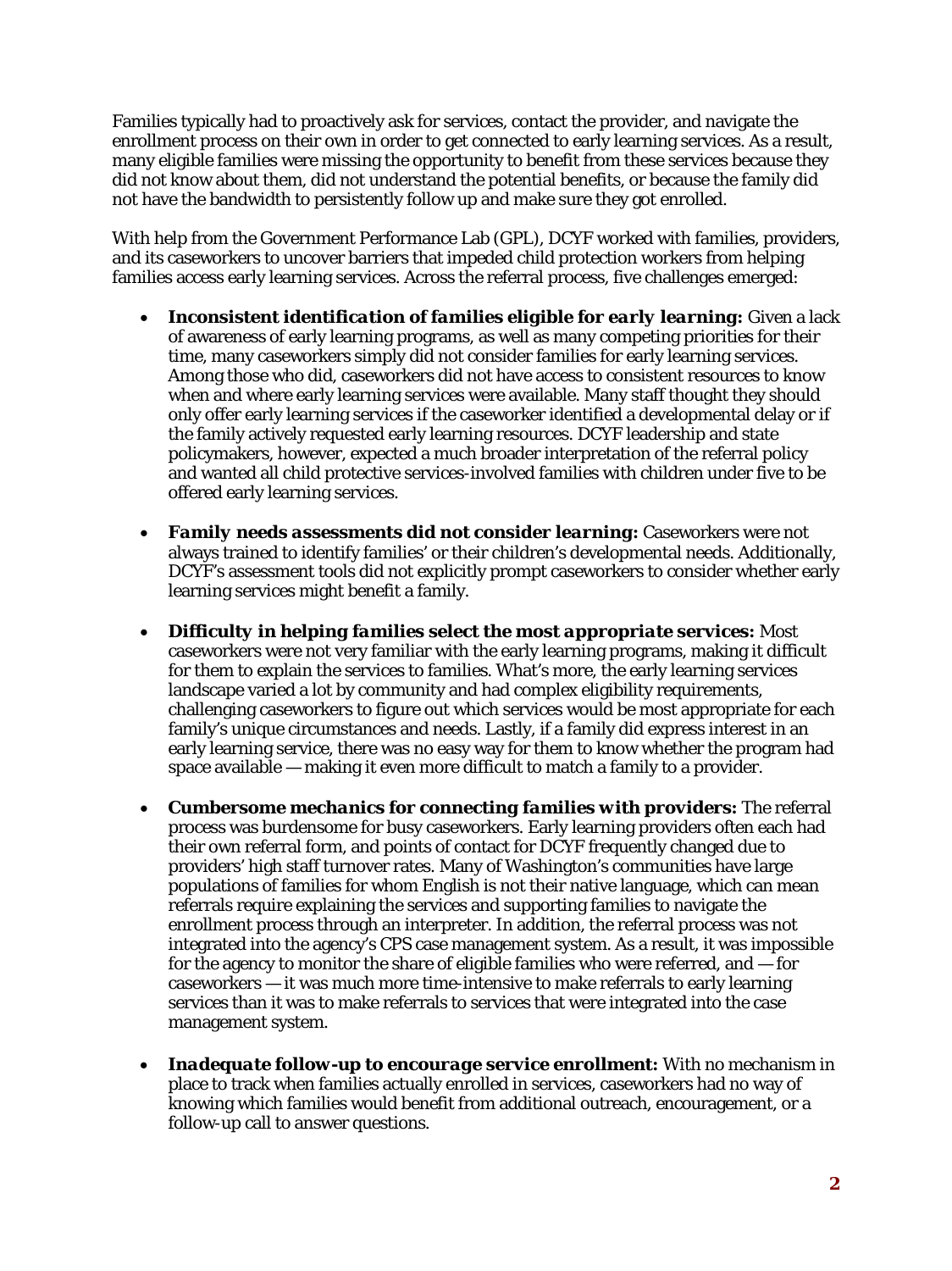On top of these operational gaps, DCYF simply didn't know how often CPS caseworkers were referring families or how many of these families were successfully enrolling in early learning programs, since no systematic measurement occurred during these crucial referral touchpoints.

**The Innovations:** With support from the GPL, DCYF sought to revamp its statewide referral protocols in order to better connect families involved with CPS to early learning services. The state also created early learning service navigator positions within pilot DCYF offices; the navigators — who have expertise in both the child welfare and early learning systems — work alongside CPS caseworkers to help interested families successfully start services. As part of these efforts, project partners have:

**1. Integrated early learning referrals into child safety workflows and systems** With busy child welfare social workers whose primary focus is on child safety, DCYF had to find a way to make it easier for field staff to consider early learning needs and offer families services when needed. These reforms could be developed out of headquarters and then made available to help staff in local field offices across the state.



These systems-level improvements included:

- *Automatically flagging families eligible for early learning.* One challenge DCYF encountered in increasing referrals was that there was no easy way to identify the CPS-involved families with children under the age of five (and therefore eligible for early learning services). To overcome this, DCYF developed a new case management system report in their data reporting system that enables workers to pull a real-time list of all cases with children under five, including both children who are suspected victims of maltreatment, and any other household members under five. This reminds case workers and their supervisors to offer early learning services for cases that they might have previously overlooked (e.g. a case regarding an older child, but who has a younger sibling).
- *Nudging case workers to consider families' early learning needs.* DCYF is introducing questions related to early learning needs into the investigation and differential response assessment checklist for staff. When a family with a child under the age of six has a case file created in the state's case management system, the system will prompt caseworkers to assess the family's early learning needs and to document whether they referred the family to a service.
- *Building capacity of CPS caseworkers to educate families on early learning programs through a family conversation guide and hands-on training.* Caseworkers — who often had only a very basic sense of the available programs — often struggled to explain the benefits to families and answer parent questions. DCYF created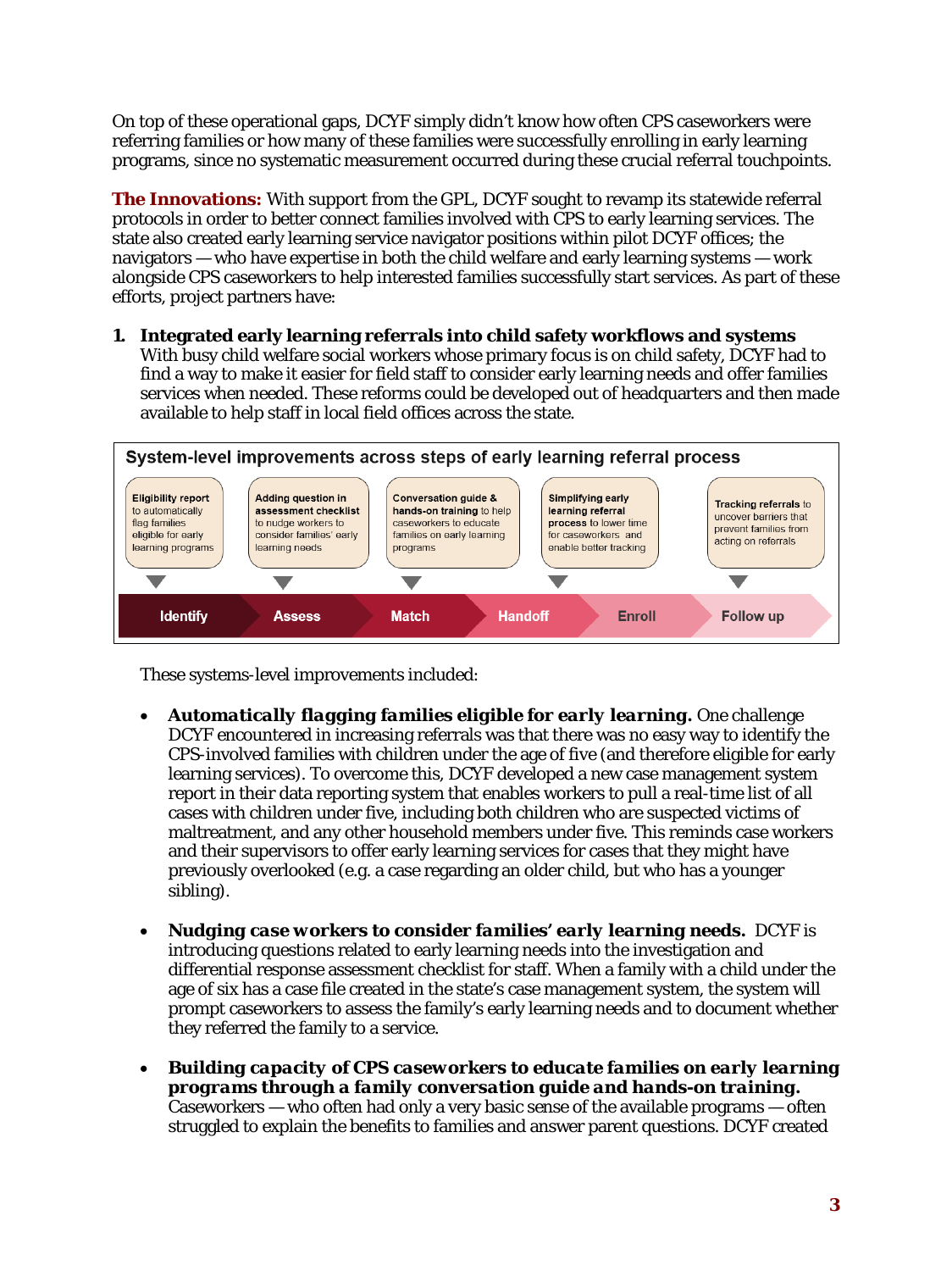a family conversation guide[4](#page-3-0) to help any DCYF worker making referrals to early learning and family support programs to have supportive and productive conversations with parents. The guide offers advice to caseworkers on how to introduce early learning as a concept, provides best practices for navigating a conversation with parents with suggestions for how to respond to common questions or concerns, and includes quickreference information for each early learning program in the state.

- *Simplifying the early learning referral process by enabling workers to initiate connections using the state's case management system***.** Previously, CPS staff had to manage different forms, separate information sharing protocols, and frequently changing contact information for each learning service in their community. Referrals were made through emails, phone calls, or fax, and then manually recorded in the state's case management system. DCYF is planning to make it easier for caseworkers by modifying the state's existing case management technology platform so that it can be used to initiate referrals to early learning programs. This will reduce the need for workers to spend time searching for the right referral form and entering duplicate information that already exists in the case management system. This change will also foster improved communication between CPS staff, community providers, and families by ensuring that consistent information is being shared every time a referral is made.
- *Uncovering emerging barriers that prevent interested families from acting on early learning referrals.* Automatically tracking referrals through the agency's case management system will enable the department to quickly diagnose and troubleshoot new challenges as they emerge, as well as develop more accurate assessments of service needs in each region and evaluate impacts on child welfare outcomes. DCYF is also developing an enrollment report that tells case workers when interested families have not yet acted on an early learning referral so that they may follow up with the family to provide any additional support that may be helpful.

#### **2. Created dedicated early learning service navigator positions**

Despite these improvements, the agency found that as long as caseworkers' primary

accountability was ensuring the physical safety of children, early learning was often crowded out by competing priorities. With grant funds from the federal Preschool Development Grant program, the state created a small number of early learning service navigator positions within DCYF pilot offices. The navigators who have expertise in both child welfare and early learning systems — work alongside CPS caseworkers to help interested families successfully start in services.

These navigators proactively identify and reach out to eligible families, assess families' early learning needs, and then match them with a service in their community (with a focus on services that have a wrap-around component). They then support families in completing any enrollment paperwork and follow up with the family and the provider to

**How do early learning service navigators help families?**

**Support case workers to make referrals** 

- *Information-sharer*: Providing caseworker information on service types and availability
- *Broker*: Serving as go-between for caseworkers and providers
- *Closer*: Caseworker initiates contact with family; navigator completes referral
- *Doer*: Caseworker hands off to navigator to engage family on early learning needs

**Build and maintain connections with early learning providers** 

- Meeting with local early learning coalition
- Updating early learning resource guide for the community
- Engaging providers to track program openings and find contact information

#### **Contribute to community of practice**

- Sharing referral strategies and solutions
- Interpreting data to uncover trends

 $\overline{a}$ 

<span id="page-3-0"></span><sup>4</sup> Readers can access the conversation guide at

[https://govlab.hks.harvard.edu/files/govlabs/files/wadcyf\\_early\\_learning\\_conversation\\_guide.pdf](https://govlab.hks.harvard.edu/files/govlabs/files/wadcyf_early_learning_conversation_guide.pdf)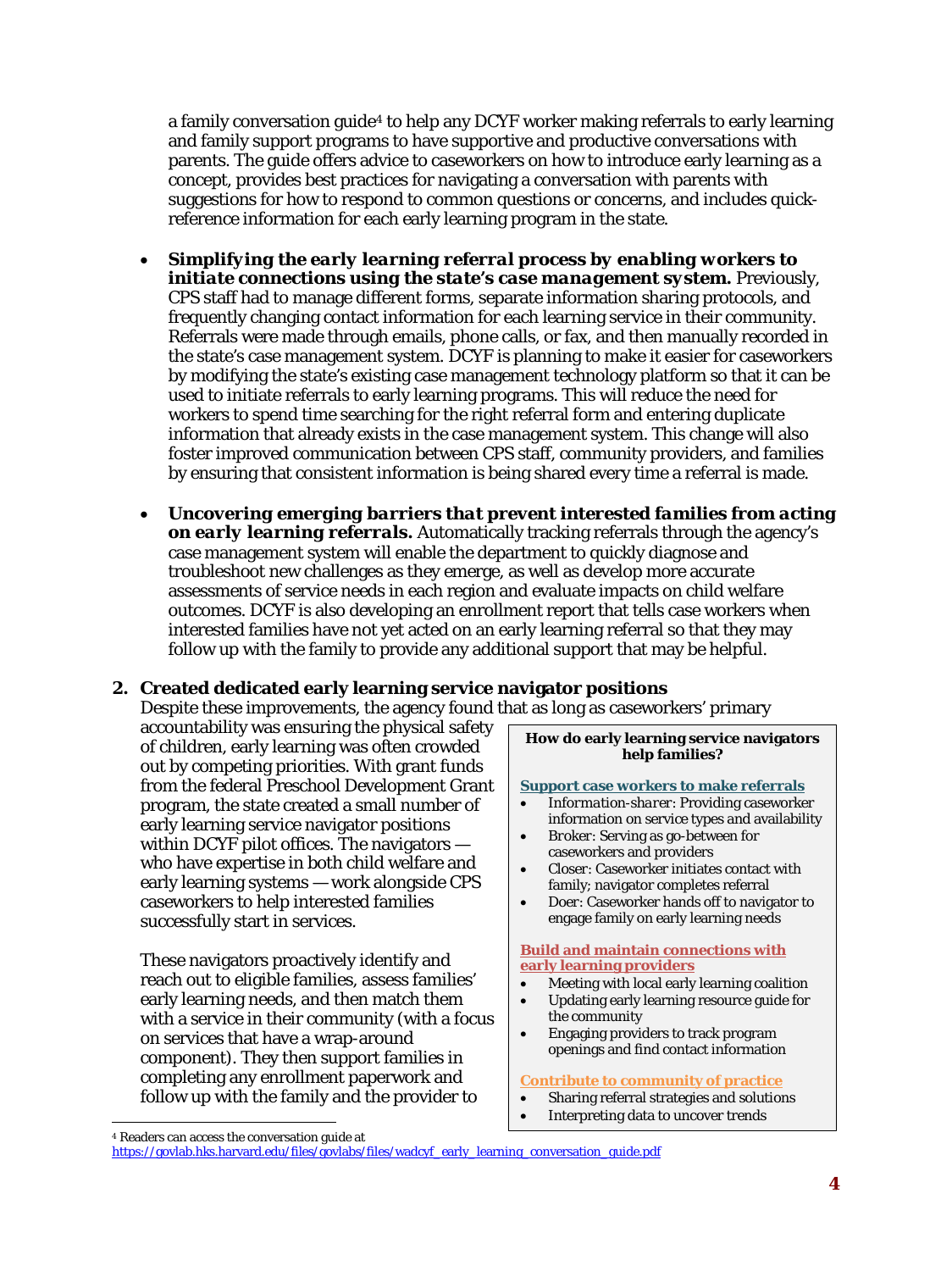help address barriers to successful participation. The navigators are also responsible for maintaining current contact information with early learning providers, staying abreast of changes in local programming and community resources – including program availability – and serving as DCYF's consistent local point of contact for providers. Duties of the navigator are broken down in the text box below.



**The Results:** In their efforts to connect more families to early learning programs, Washington DCYF has seen promising results. These include:

**1. A large share of families is being offered early learning services – including many families of color**

In the communities where both system-level changes and navigators have been rolled out, nearly 3 in 4 eligible families are being offered a connection to early learning, are already enrolled in early learning, or were found to not need early learning.<sup>[5](#page-4-0)</sup> This represents an improvement by more than one-third compared to early stages of the pilot when just a subset of the system-level changes had been implemented.



<span id="page-4-0"></span> $\overline{a}$ <sup>5</sup> Graphs include anyone < 5 yrs. noted as "victim," "identified child," or "household member" on screened-in intakes in pilot offices: King South-east, King South-west, Yakima, Sunnyside, Toppenish, Shelton, Aberdeen, South Bend, and Long Beach. Chart produced from referrals tracked by navigators; includes data for all pilot sites through 12/31/2020. No data captured between July and Sept.